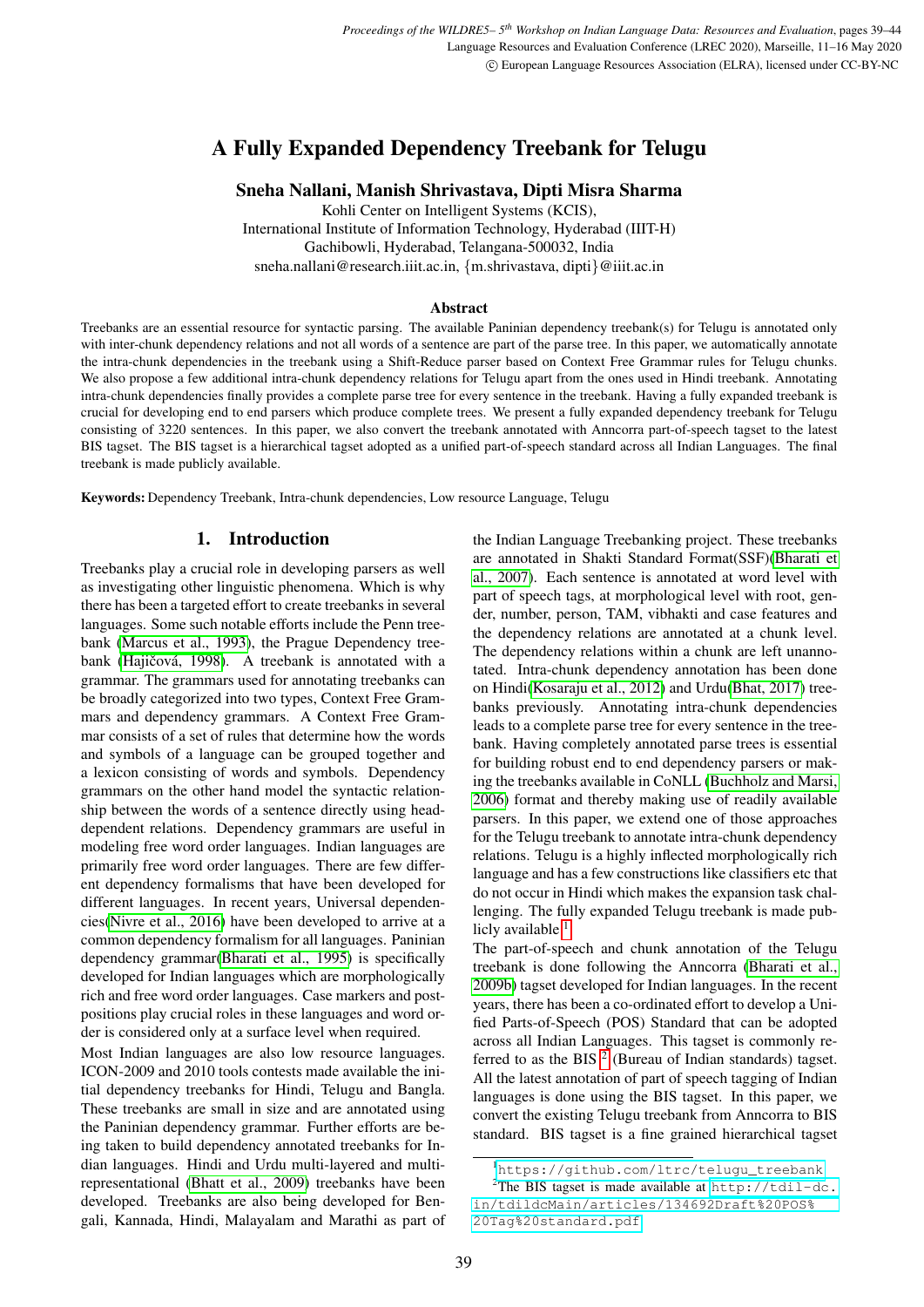and many Anncorra tags diverge into finer grained BIS categories. This makes the conversion task challenging.

The rest of the paper is organised as follows. In section 2, we describe the Telugu Dependency Treebank, section 3 describes the part of speech conversion from Anncorra to BIS standard, section 4 describes the intra-chunk dependency relations annotation for the Telugu and we conclude the paper in section 5.

# 2. Telugu Treebank

An initial Telugu treebank consisting of around 1600 sentences is made available in ICON 2009 tools contest. This treebank is combined with HCU Telugu treebank containing approximately 2000 sentences similarly annotated and another 200 sentences annotated at IIIT Hyderabad. We clean up the treebank by removing sentences with wrong format or incomplete parse trees etc. The final treebank consists of 3220 sentences. Details about the treebank are listed in Table 1.

| No. of sentences          | 3222      |
|---------------------------|-----------|
| Avg. sent length          | 5.5 words |
| Avg. no of chunks in sent | 4.2.      |
| Avg. length of a chunk    | 1.3 words |

Table 1: Telugu treebank stats

The treebank is annotated using Paninian dependency grammar[\(Bharati et al., 1995\)](#page-4-1). The paninian dependency relations are created around the notion of karakas, various participants in an action. These dependency relations are syntacto-semantic in nature. There are 40 different dependency labels specified in the panianian dependency grammar. These relations are hierarchical and certain relations can be under-specified in cases where a finer analysis is not required or when in certain cases the decision making is more difficult for the annotators[\(Bharati et al., 2009b\)](#page-4-7). [Be](#page-4-8)[gum et al. \(2008\)](#page-4-8) describe the guidelines for annotating dependency relations for Indian languages using paninian dependencies. The treebank is annotated with part-of-speech tags and morphological information like root, gender, number, person, TAM, vibhakti or case markers etc at word level. The dependency relations are annotated at chunk level. The treebank is made available in SSF format[\(Bharati](#page-4-3) [et al., 2007\)](#page-4-3). An example is shown in Figure 1. The dependency tree for the sentence is shown in Figure 2.

In the example sentence, the intra-chunk dependencies, i.e dependency labels for *cAlA (many)* and *I (this)* are not annotated. Only the chunk heads, *xeSAllo (countries-in)* and *parisWiwi (situation)* are annotated as the children of *lexu (is-not-there)*.

The dependency treebanks are manually annotated and it is a time consuming process. In AnnCorra formalism for Indian languages, a chunk is defined as a minimal, non recursive phrase consisting of correlated, inseparable words or entities [\(Bharati et al., 2009a\)](#page-4-9). Since the dependencies within a chunk can be easily and accurately identified based on a few rules specific to a language, these dependencies have not been annotated in the initial phase. But <Sentence id='10'>

1 (( NP <fs af='xeSaM,n,,pl,,,lo,lo' head="xeSAllo" drel='k7p:VGF' name='NP'>

```
1.1 cAIA QT_QTF <fs af='cAIA,avy,,,,,0,0_avy'>
```
1.2 xeSAllo N\_NN <fs af='xeSaM,n,,pl,,,lo,lo' name="xeSAllo">

 $\overline{2}$ NP <fs af='parisWiwi,n,,sg,,d,0,0' head="parisWiwi" drel='k1:VGF' name='NP2'>  $\mathcal{U}$ 

```
2.1 \quad |DM_DMD <fs af='l,avy,,,,,,'posicat="NM">
```
2.2 parisWiwi N\_NN <fs af='parisWiwi,n,,sg,,d,0,0' name="parisWiwi">

 $\mathbf{a}$  $\mathcal{U}$ VGF <fs af='gala,v,fn,sg,3,,a,a' head="lexu" name='VGF'>

 $3.2$ **BD PUNC** <fs af='.,punc,,,,,,' posicat="NM"> n a

```
\mathcal{V}
```
</Sentence>

 $\mathcal{V}$ 

Figure 1: Inter-chunk dependency annotation in SSF format



Figure 2: Inter-chunk dependency tree.

inter-chunk annotation alone does not provide a fully constructed parse tree for the sentence. Hence it is important to determine and annotate intra-chunk relations accurately. In this paper, we expand the Telugu treebank by annotating the intra-chunk dependency relations.

#### 3. Part-of-Speech Conversion

The newly annotated 200 sentences in the treebank are annotated with the BIS tagset while the rest are annotated using Anncorra tagset. We convert the sentences with Anncorra POS tags to BIS tags so that the treebank is uniformly annotated and adheres to the latest standards.

Anncorra tagset [Bharati et al. \(2009a\)](#page-4-9) propose the POS standard for annotating Indian Languages. This standard has been developed as part of the guidelines for annotating corpora in Indian Languages for the Indian Language Machine Translation (ILMT) project and is commonly referred to as Anncorra POS tagset. The tagset consists of a total of 26 tags.

BIS tagset The BIS (Bureau of Indian standards) tagset is a unified POS Standard in Indian Languages developed to standardize the POS tagging of all the Indian Languages. This tagset is hierarchical and at the top most level consists of 11 POS categories. Most of these categories are further divided into several fine-grained POS tags. The annotators can choose the level of coarseness required. They can use the highest level tags for a coarse grained tagset or go deeper down the hierarchy for more fine-grained tags. The fine-grained tags automatically contain the information of the parent tags. For example, the tag  $V_VM_VF$  specifies that the word is a verb  $(V)$ , a main verb $(V_V)$  and a finite main verb (V\_VM\_VF).

#### 3.1. Converting Anncorra to BIS

For most tags present in the the Anncorra tagset, there is a direct one on one mapping to a BIS tag. However, there

 $\mathcal{V}$ 

<sup>3.1</sup> lexu V\_VM <fs af='gala, v, fn, sg, 3,, a, a' name="lexu">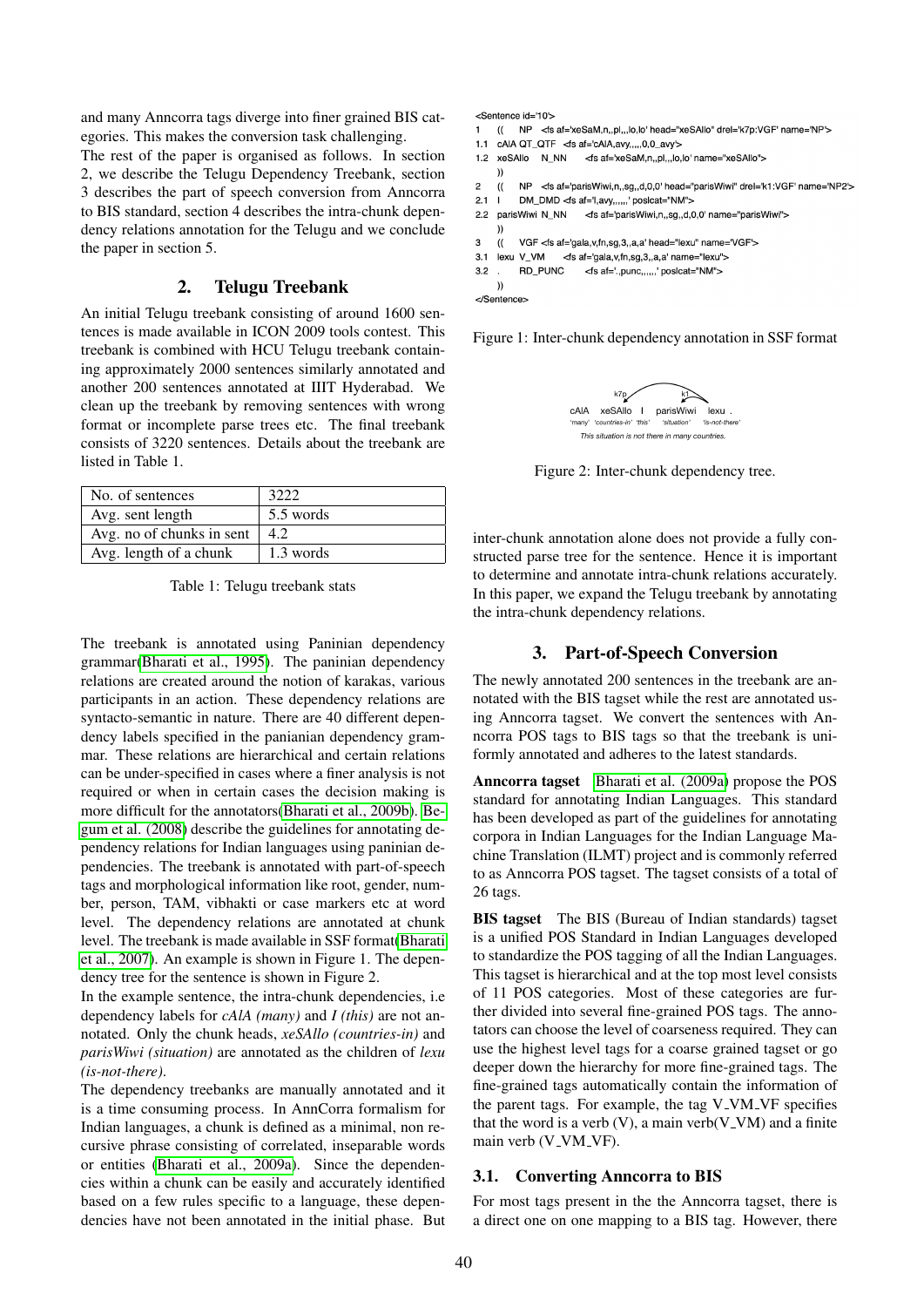are a few tags in Anncorra which diverge in to many finegrained BIS categories. Those tags are shown in Table 2. It should be noted that one to many mapping exists only with fine grained tags. There is still a one to one mapping between the Anncorra tag and the corresponding parent BIS tag in all cases except question words.

| <b>Anncorra POS tag</b> | <b>BIS POS tag</b>                      |
|-------------------------|-----------------------------------------|
| PRP (Pronoun)           | PR_PRP, PR_PRF, PR_PRL,                 |
|                         | PR_PRC, PR_PRQ                          |
| DEM (Demonstrative)     | DM_DMD,<br>DM_DMR.                      |
|                         | DM_DMQ                                  |
| VM (Main verb)          | V_VM_VF,<br>V_VM_VNF,                   |
|                         | V_VM_VINF.<br>V_VM_VNG.                 |
|                         | <b>N_NNV</b>                            |
| CC (Conjunct)           | CC <sub>CCD</sub> , CC <sub>CC</sub> CS |
| WQ (Question word)      | DM_DMQ, PR_PRQ                          |
| SYM (Symbol)            | RD_SYM, RD_PUNC                         |
| RDP (Reduplicative)     |                                         |
| <i>*C</i> (Compound)    |                                         |

Table 2: Fine grained BIS tags corresponding to Anncorra tags.

During conversion, we aim to annotate with the most fine grained BIS tag. When the fine-grained tag cannot be determined we go the parent tag. We use a tagset converter that maps various tags in Anncorra schema to the tags in BIS schema. In case of tags having multiple possibilities, a list based approach is used. Most Anncorra tags diverging into fine grained BIS tags are for function words which are limited in number. Separate lists consisting of words belonging to fine grained BIS categories are created. A word is annotated with fine grained BIS tag if it is present in the corresponding tag word list, otherwise it is annotated with the parent tag.

Pronouns One of the main distinctions between the two tagsets is in the annotation of pronouns. In Anncorra, all pronouns are annotated with a single tag, PRP. BIS schema contains separate tags for annotating personal (PR PRP) pronouns, reflexive (PR PRF), relative (PR PRL), reciprocal (PR PRC) pronouns and question words (PR PRQ). Pronouns in a language are generally limited in number. In Telugu however, pronouns can be inflected with case markers and there can be a huge number of them. When a pronoun is not found in any word list it is annotated with the parent tag PR.

Demonstratives In Anncorra, there is a single tag for annotating demonstratives where as BIS tagset distinguishes between diectic, relative and question-word demonstratives. Demonstratives are limited in number and the same list based approach used for pronouns is applied here.

Symbols Symbols are separated into symbols and punctuations.

Question words They are separated into pronoun question words and demonstrative question words in BIS tagset. Demonstrative question words are always followed by a noun. While resolving question words (WQ), if the word is followed by a noun it is marked as DM DMQ, else it is marked as PR\_PRO.

Verbs Another distinction between the two tagsets lies in the annotation of verb finiteness. In Anncorra, it is annotated only at chunk level. In BIS schema, the finiteness can be annotated at word level. While resolving Verbs (V\_VM), we look at the verb chunk. There is a one to one mapping between Anncorra chunk types and the fine-grained BIS verb categories.

Compounds and reduplicatives In Anncorra schema, there are separate tags for identifying reduplicatives(RDP) and part of compounds(\*C). For example a noun compound consisting of two words is tagged as NNC and NN. Examples of reduplicative and noun compound constructions in Telugu are shown below.

Anncorra: *maMci (good)* JJ *maMci (good)* RDP *cIralu (sarees)* NN BIS: *maMci* JJ *maMci* JJ *cIralu* N NN

Anncorra: *boVppAyi (papaya)* NNC *kAya (fruit)* NN BIS:  $boVppAvi$ <sub>N</sub>N<sub>N</sub>N<sub>KAya</sub><sub>N<sub>N</sub>N</sub>

These two tags are done away with in the BIS schema. Reduplicatives (RDP) are marked with POS tag of the word preceding it and Compounds(\*C) are marked with the POS tag of the word following it.

## 4. Annotating Intra-chunk Dependencies

The intra-chunk annotation in SSF format for the sentence in Figure 1 is shown in Figure 4 and the fully expanded dependency tree is shown in Figure 3.



Figure 3: Intra-chunk dependency tree.

It can be seen that, in this case, unlike in Figure 2, *cAlA (many)* is attached to its chunk head, *xeSAllo (countries-in)* and *I (this)* is attached its chunk head *parisWiwi (situation)*. The parse tree for the sentence is now complete. Complete parse trees are useful for creating end to end parsers which do not require intermediate pipeline tools like POS taggers, morphological analyzers and shallow parsers. This is a huge advantage, especially for low resource languages like Telugu.

[Kosaraju et al. \(2012\)](#page-4-4) first proposed the guidelines for annotating intra-chunk dependency relations in SSF format for Hindi. They propose a total of 12 intra-chunk dependency labels mentioned in Table 2. *lwg* refers to *local word group* and *pof* refers to *part of*.

They also propose two approaches, one rule based and another statistical for automatically annotating intra-chunk dependencies in Hindi. In the rule based approach several rules are created constrained upon the POS, chunk name or type and the position of the chunk head with respect to the child node. The intra-chunk dependencies are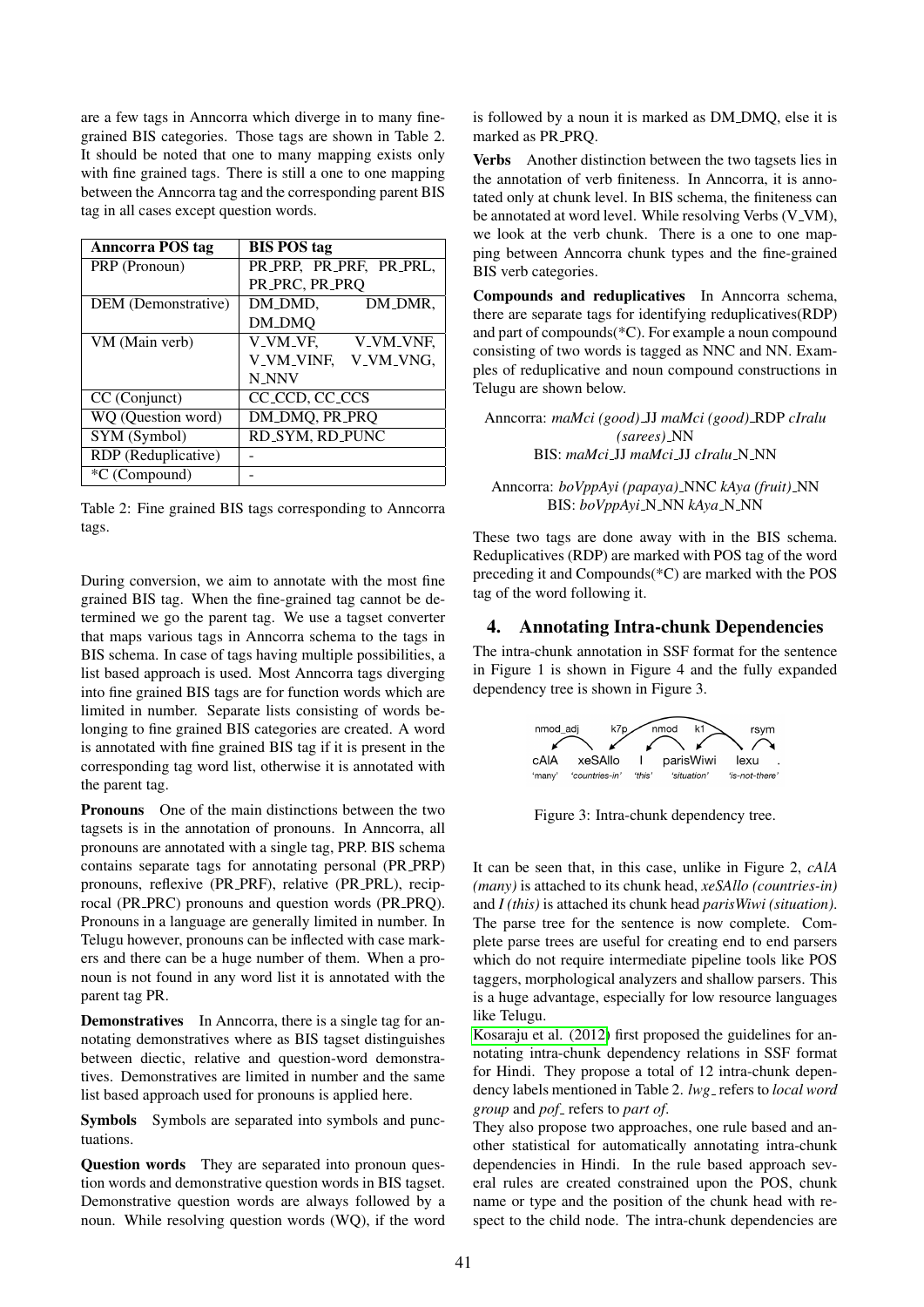```
<Sentence id="10">
\overline{1}cAIA
             QT_QTF<fs af='cAIA,avy,,,,,0,0_avy' drel='nmod__adj:xeSAIlo' name='cAIA' chunkType='child:NP'>
\overline{2}xeSAllo N_NN <fs af='xeSaM,n,,pl,,,lo,lo' drel='k7p:lexu' vpos='vib2' name='xeSAllo' chunkld='NP' chunkType='head:NP'>
3
    \mathbf{I}DM DMD
                       <fs posicat='NM' drel='nmod:parisWiwi' af='l,avy,,,,,,' name='l' chunkType='child:NP2'>
\overline{4}parisWiwi
                 N_NN <fs af='parisWiwi,n,,sg,,d,0,0' drel='k1:lexu' name='parisWiwi' chunkId='NP2' chunkType='head:NP2'>
5
    lexu V_VM <fs af='gala,v,fn,sg,3,,a,a' name='lexu' chunkId='VGF' chunkType='head:VGF'>
         RD_PUNC <fs posicat='NM' drel='rsym:lexu' af='.,punc,,,,,,' name='.' chunkType='child:VGF'>
6
</Sentence>
```
Figure 4: Intra-chunk dependency annotation in SSF format.

marked based on these rules. In the statistical approach Malt Parser[\(Nivre et al., 2006\)](#page-5-2) is used to identify the intrachunk dependencies. A model is trained on a few manually annotated chunks with Malt parser and the same model is used to predict the intra-chunk dependencies for the rest of the treebank.

| nmod <sub>-adj</sub> | adjectives modifying nouns or pronouns |
|----------------------|----------------------------------------|
| $1wg_{-}psp$         | post-positions                         |
| $lwg_{-}neg$         | negation                               |
| lwg__vaux            | verb auxiliaries                       |
| $lwg\_rp$            | particles                              |
| $lwg_{-}uh$          | interjection                           |
| $1wg_{-}cont$        | continuation                           |
| pof_redup            | reduplication                          |
| pof <sub>-cn</sub>   | compound nouns                         |
| pof_cv               | compound verbs                         |
| jjmod_intf           | adjectival intensifier                 |
| rsym                 | symbols                                |

Table 3: Intra-chunk dependencies proposed for Hindi

[Bhat \(2017\)](#page-4-5) propose a different approach for annotating intra-chunk dependencies for Hindi and Urdu by combining both rule based and statistical approaches. Instead of a completely rule based system, they create a Context Free Grammar(CFG) for identifying intra-chunk dependencies. The dependencies within a chunk are annotated based on the CFG using a shift reduce parser.

## 4.1. Intra-chunk dependency annotation for Telugu treebank

In addition to the twelve dependency labels proposed for Hindi, we also introduce a few more labels, *nmod*, *nmod\_wq, adv* and *intf* for annotating intra-chunk dependencies for Telugu treebank. *nmod* and *adv* are already present in the inter-chunk dependency labels [\(Bharati et al.,](#page-4-7) [2009b\)](#page-4-7).

nmod This dependency relation is used when demonstratives, proper nouns, pronouns and quantifiers modify a noun or pronoun.



intf Intensifiers (RP\_INTF) can modify both adjectives and adverbs. So we replace the *jjmod intf* with *intf* and use the same dependency label when an intensifier modifies an adverb or adjective.



nmod\_wq This dependency relation is used when question words modify nouns inside a chunk.



adv This dependency relation is used when adverbs modify a verb inside a chunk.



pof\_cv Compound verbs are combined together in Telugu. So this dependency relation is not seen in Telugu. An example of compound verb is *kOsEswAnu*. It is a compound of *kOsi* and *vEs-wAnu*. In cases like *ceyyAlsi vaccindi*, *vaccindi* is annotated as an auxiliary verb.

lwg\_rp This dependency label is used to annotate particles like *gAru*, *kUdA* etc. It is also used for classifiers. Telugu contains classifiers and a commonly used classifier is *maMxi*. It specifies that the noun following *maMxi* is human. Sometimes the following noun can be dropped and in those cases *maMxi* is treated as a noun. Classifiers are cat-



egorized under particles. So, *maMxi* is marked as a child of *koVMwa* using label *lwg<sub>-rp</sub>* in the above example.

lwg\_psp In Telugu most post-positions occur as inflections of content words. But few of them also occur separately. The ones occurring separately are marked as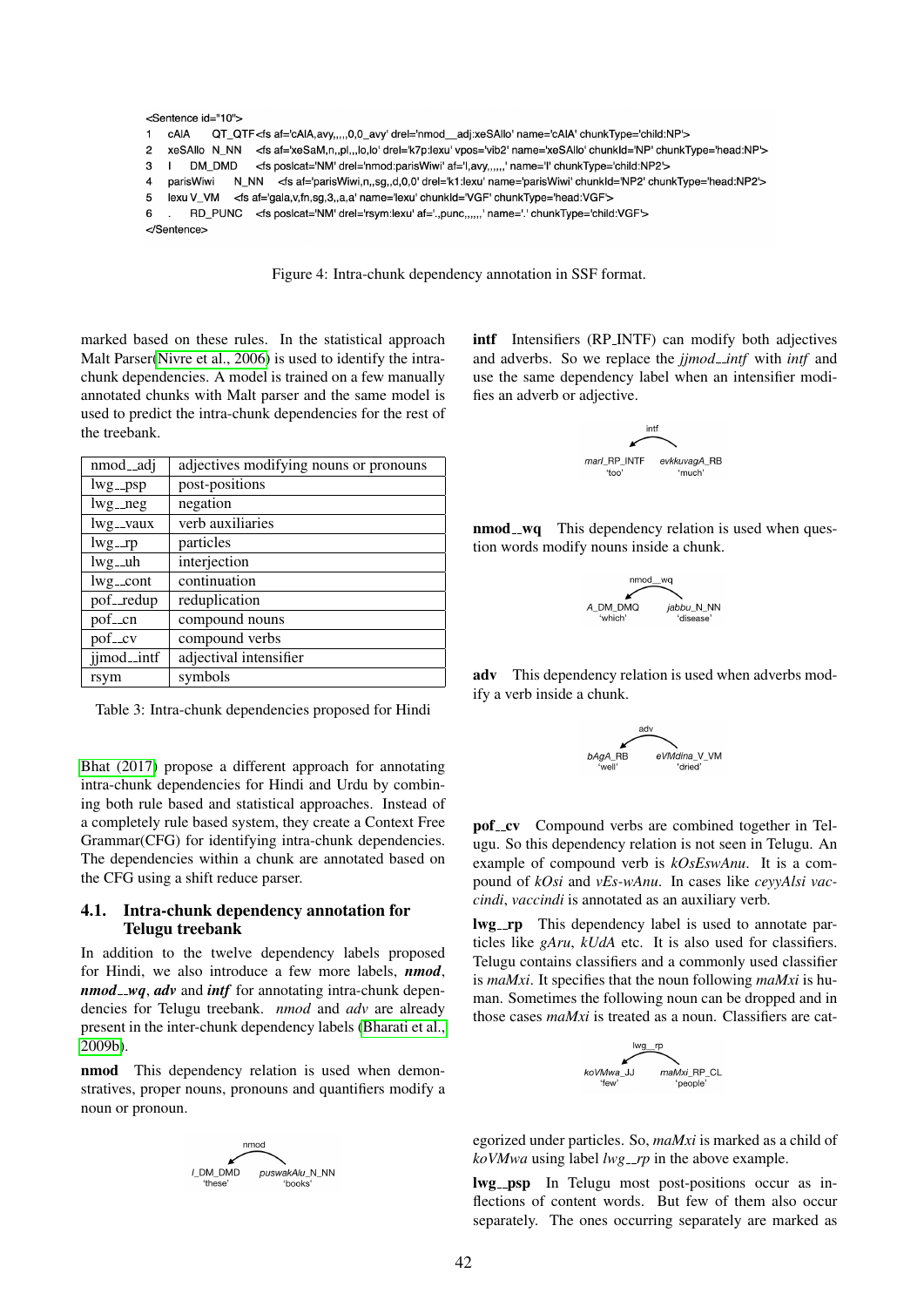*lwg\_psp.* Sometimes, spatio-temporal nouns (N\_NST) also act as post-positions when occurring alongside nouns. In these cases, they are annotated as *lwg psp*.



In this paper, we follow the approach proposed by [Bhat](#page-4-5) [\(2017\)](#page-4-5) that makes use of a Context Free Grammar (CFG) and a shift-reduce parser for automatically annotating intrachunk dependencies. We use the treebank expander code made available by Bhat  $(2017)^3$  $(2017)^3$  and write the Context Free Grammar for Telugu. The Context Free Grammar is generated using the POS tags and creates a mapping between head and child POS tags and dependency labels.

The intra-chunk annotation is done using a shift-reduce parser which internally uses the Arc-Standard[\(Nivre, 2004\)](#page-5-3) transition system. The parser predicts a sequence of transitions starting from an initial configuration to a terminal configuration, and annotate the chunk dependencies in the process. A configuration consists of a stack, a buffer, and a set of dependency arcs. In the initial configuration, the stack is empty, buffer contains all the words in the chunk and intra-chunk dependencies are empty. In the terminal configuration, buffer is empty and stack contains only one element, the chunk head, and the chunk sub-tree is given by the set of dependency arcs. The next transition is predicted based on the Context Free Grammar and the current configuration.

#### 4.1.1. Results

We evaluate intra-chunk dependency relations annotated by the parser for 106 sentences. The test set evaluation results are shown in Table 4.

| <b>Test sentences</b> | LAS |      |
|-----------------------|-----|------|
| vv                    |     | ,,,, |

Table 4: Intra-chunk dependency annotation accuracies.

Almost all of the wrongly annotated chunks are because of POS errors or chunk boundary errors. Since the Context Free Grammar rules are written using POS tags, errors in annotation of POS tags automatically lead to errors in intrachunk dependency annotation. The dependency relations are annotated within the chunk boundaries. So any errors in the chunk boundary identification also lead to errors in intra-chunk dependency annotation.

Telugu is an agglutinative language and the chunk size rarely exceeds three words. The CFG grammar based approach works accurately provided there are no errors in POS or chunk annotation.

#### 5. Conclusion

In this paper, we automatically annotate the Telugu dependency treebank with intra-chunk dependency relations thus finally providing complete parse trees for every sentence in the treebank. We also convert the Telugu treebank from AnnCorra part-of-speech tagset to the latest BIS tagset. We make the fully expanded Telugu treebank publicly available to facilitate further research.

#### 6. Acknowledgements

We would like to thank Himanshu Sharma for making the Hindi tagset converter code available and Parameshwari Krishnamurthy and Pruthwik Mishra for providing relevant input. We also thank all the reviewers for their insightful comments.

## 7. Bibliographical References

- <span id="page-4-8"></span>Begum, R., Husain, S., Dhwaj, A., Sharma, D. M., Bai, L., and Sangal, R. (2008). Dependency annotation scheme for indian languages. In *Proceedings of the Third International Joint Conference on Natural Language Processing: Volume-II*.
- <span id="page-4-1"></span>Bharati, A., Chaitanya, V., Sangal, R., and Ramakrishnamacharyulu, K. (1995). *Natural language processing: a Paninian perspective*. Prentice-Hall of India New Delhi.
- <span id="page-4-3"></span>Bharati, A., Sangal, R., and Sharma, D. M. (2007). Ssf: Shakti standard format guide. *Language Technologies Research Centre, International Institute of Information Technology, Hyderabad, India*, pages 1–25.
- <span id="page-4-9"></span>Bharati, A., Sharma, D. M., Bai, L., and Sangal, R. (2009a). Anncorra : Annotating corpora guidelines for pos and chunk annotation for indian languages. *LTRC, IIIT Hyderabad*.
- <span id="page-4-7"></span>Bharati, A., Sharma, D. M., Husain, S., Bai, L., Begam, R., and Sangal, R. (2009b). Anncorra: Treebanks for indian languages, guidelines for annotating hindi treebank. *LTRC, IIIT Hyderabad*.
- <span id="page-4-5"></span>Bhat, R. A. (2017). *Exploiting linguistic knowledge to address representation and sparsity issues in dependency parsing of indian languages*. Phd thesis, IIIT Hyderabad.
- <span id="page-4-2"></span>Bhatt, R., Narasimhan, B., Palmer, M., Rambow, O., Sharma, D., and Xia, F. (2009). A multirepresentational and multi-layered treebank for Hindi/Urdu. In *Proceedings of the Third Linguistic Annotation Workshop (LAW III)*, pages 186–189, Suntec, Singapore, August. Association for Computational Linguistics.
- <span id="page-4-6"></span>Buchholz, S. and Marsi, E. (2006). CoNLL-x shared task on multilingual dependency parsing. In *Proceedings of the Tenth Conference on Computational Natural Language Learning (CoNLL-X)*, pages 149–164, New York City, June. Association for Computational Linguistics.
- <span id="page-4-0"></span>Hajičová, E. (1998). Prague dependency treebank: From analytic to tectogrammatical annotations. *Proceedings of 2nd TST, Brno, Springer-Verlag Berlin Heidelberg New York*, pages 45–50.
- <span id="page-4-4"></span>Kosaraju, P., Ambati, B. R., Husain, S., Sharma, D. M., and Sangal, R. (2012). Intra-chunk dependency annotation : Expanding Hindi inter-chunk annotated treebank.

<span id="page-4-10"></span><sup>3</sup>[https://github.com/ltrc/](https://github.com/ltrc/Shift-Reduce-Chunk-Expander)

[Shift-Reduce-Chunk-Expander](https://github.com/ltrc/Shift-Reduce-Chunk-Expander)